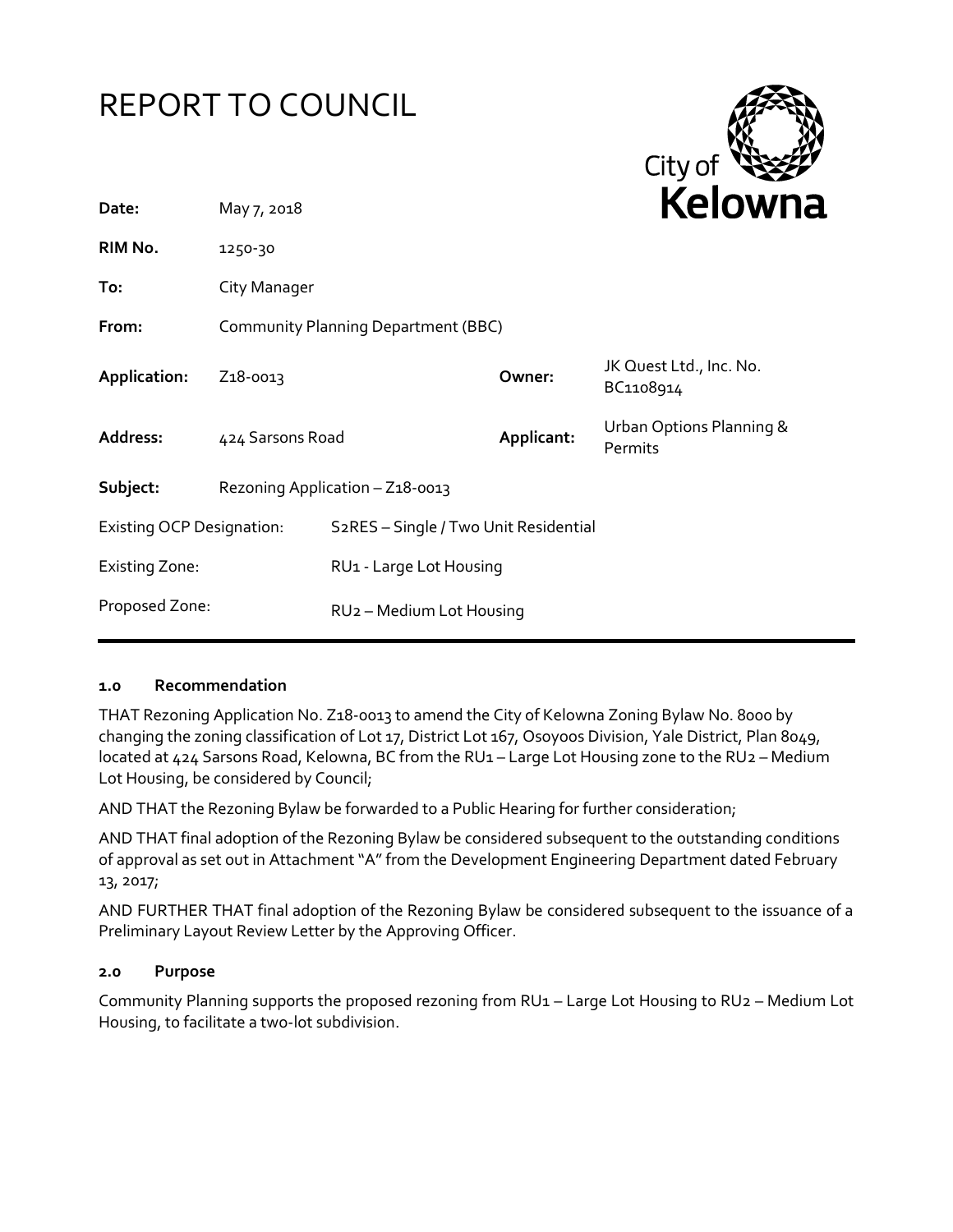# **3.0 Community Planning**

Community Planning supports the proposed rezoning from RU1 – Large Lot Housing to RU2 – Medium Lot Housing, to facilitate a two-lot subdivision.

The property is located within the Permanent Growth Boundary in the Mission neighbourhood of Kelowna. The parcel is designated as S2RES – Single/Two Unit Residential in the Official Community Plan (OCP). The application to rezone the parcel meets the OCP urban infill policy of supporting the densification of neighbourhoods through appropriate infill development, including the use of smaller lots. The modest increase in density is supported by local amenities such as parks, schools, transit and recreational opportunities in the immediate area. Recently a similar rezoning application to facilitate a two-lot subdivision on an adjacent lot to the subject property was supported by Council.

To fulfill Council Policy No. 367, the applicant submitted a Neighbour Consultation Summary Form to staff on February 20, 2018, outlining that the neighbours within 50 m of the subject property were notified.

# **4.0 Proposal**

# 4.1 Project Description

The proposal is to rezone the parcel from the existing RU1 – Large Lot Housing zone to the RU2 – Medium Lot Housing zone. Should the rezoning be successful, the applicant is planning to subdivide the parcel into two parcels to facilitate the development of one single family dwelling on each of the two new lots.

Should the rezoning be supported by Council, the applicant could proceed with the subdivision application and then directly to building permit applications to construct a single family dwelling on each of the lots. The Zoning Bylaw Development Regulations and parking requirements would be reviewed at time of Building Permit application to ensure compliance.

# 4.2 Site Context

The subject property is located near the corner of Sarsons Road and Hobson Road within the North Mission City Sector. The area is characterized primarily by single family dwellings, with several parks within walking distance, including a park accessing the Okanagan Lake located within 100 m to the west.

| <b>Orientation</b> | Zoning                                 | <b>Land Use</b>                |
|--------------------|----------------------------------------|--------------------------------|
| North              | RU1-Large Lot Housing                  | Single Dwelling Housing        |
| East               | RU1-Large Lot Housing                  | <b>Single Dwelling Housing</b> |
|                    | P <sub>3</sub> - Parks and Open Spaces | Park Area                      |
| South              | RU1 - Large Lot Housing                | Single Dwelling Housing        |
| West               | RU2 - Medium Lot Housing               |                                |
|                    | RU1 - Large Lot Housing                | Single Dwelling Housing        |

Adjacent land uses are as follows: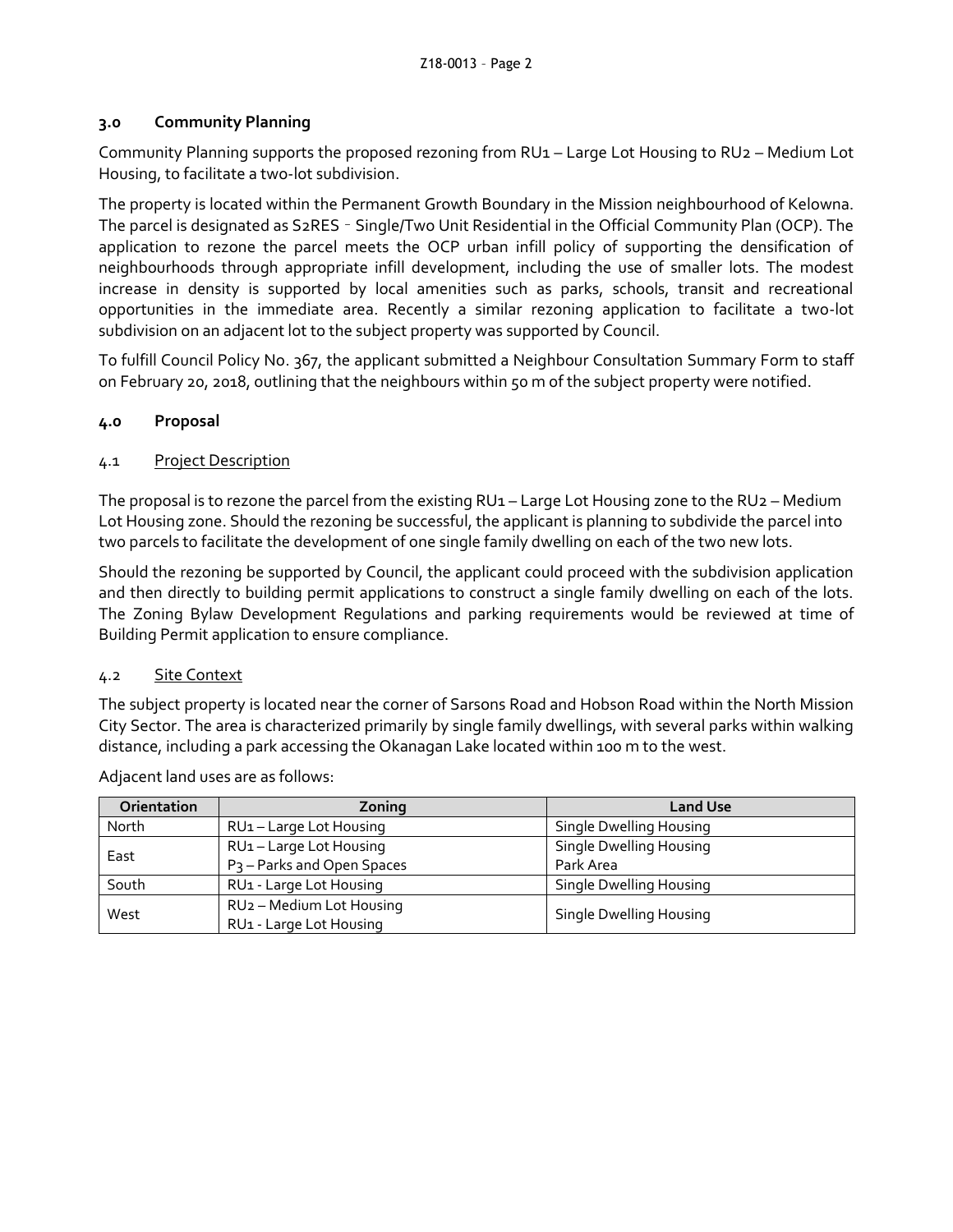

**Subject Property Map:** 424 Sarsons Road

#### **5.0 Current Development Policies**

#### 5.1 Kelowna Official Community Plan (OCP)

#### **Development Process**

**Compact Urban Form.**<sup>1</sup> Develop a compact urban form that maximizes the use of existing infrastructure and contributes to energy efficient settlement patterns. This will be done by increasing densities (approximately 75 - 100 people and/or jobs located within a 400 metre walking distance of transit stops is required to support the level of transit service) through development, conversion, and re-development within Urban Centres (see Map 5.3) in particular and existing areas as per the provisions of the Generalized Future Land Use Map 4.1.

**Sensitive Infill.<sup>2</sup>** Encourage new development or redevelopment in existing residential areas to be sensitive to or reflect the character of the neighbourhood with respect to building design, height and siting.

#### **6.0 Technical Comments**

- 6.1 Building & Permitting Department
	- No Comment

1

- 6.2 Development Engineering Department
	- Please see attached Development Engineering Memorandum (Attachment A).

<sup>&</sup>lt;sup>1</sup> City of Kelowna Official Community Plan, Policy 5.2.3 (Development Process Chapter).

<sup>&</sup>lt;sup>2</sup> City of Kelowna Official Community Plan, Policy 5.27.6 (Development Process Chapter)